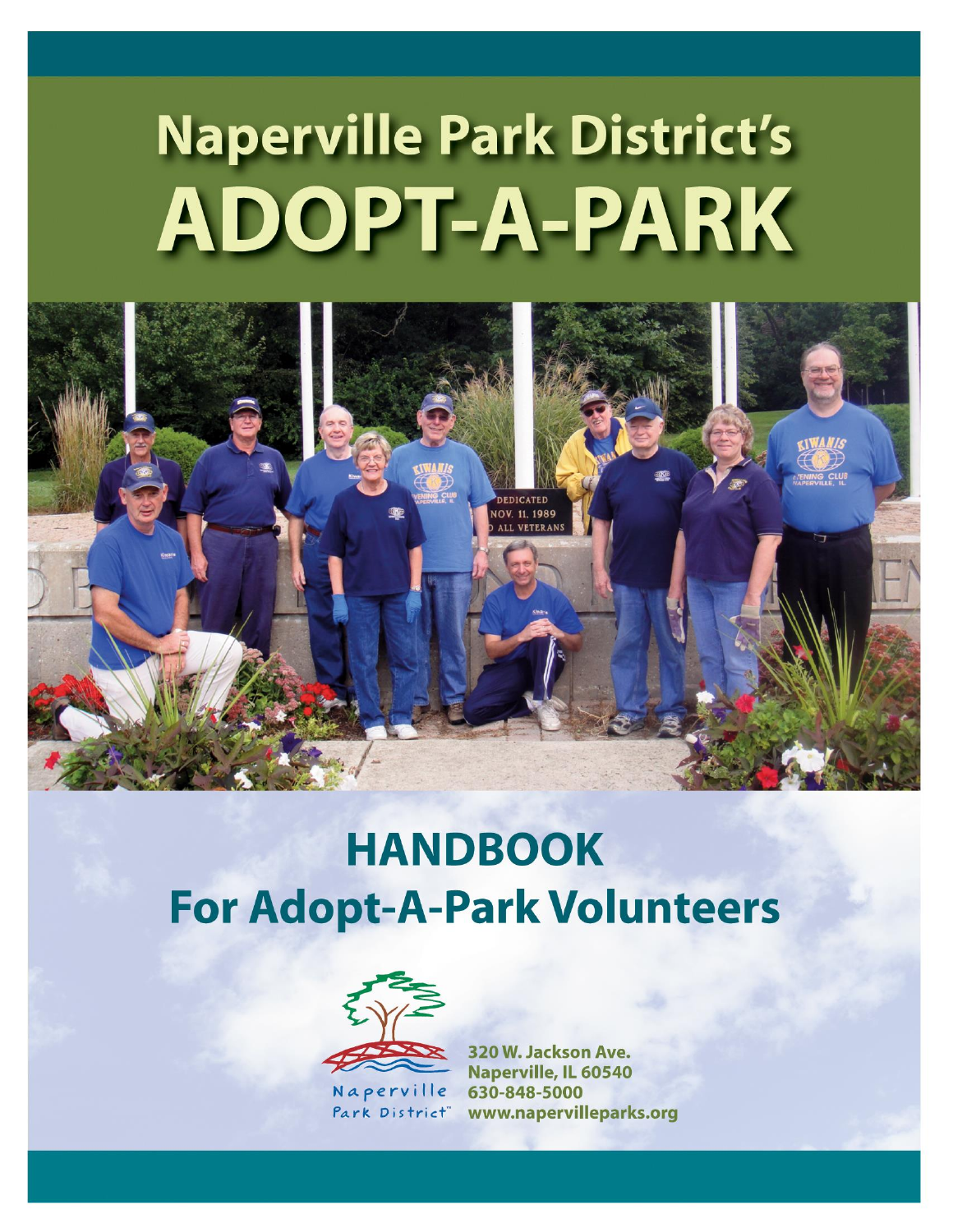

# **Table of Contents**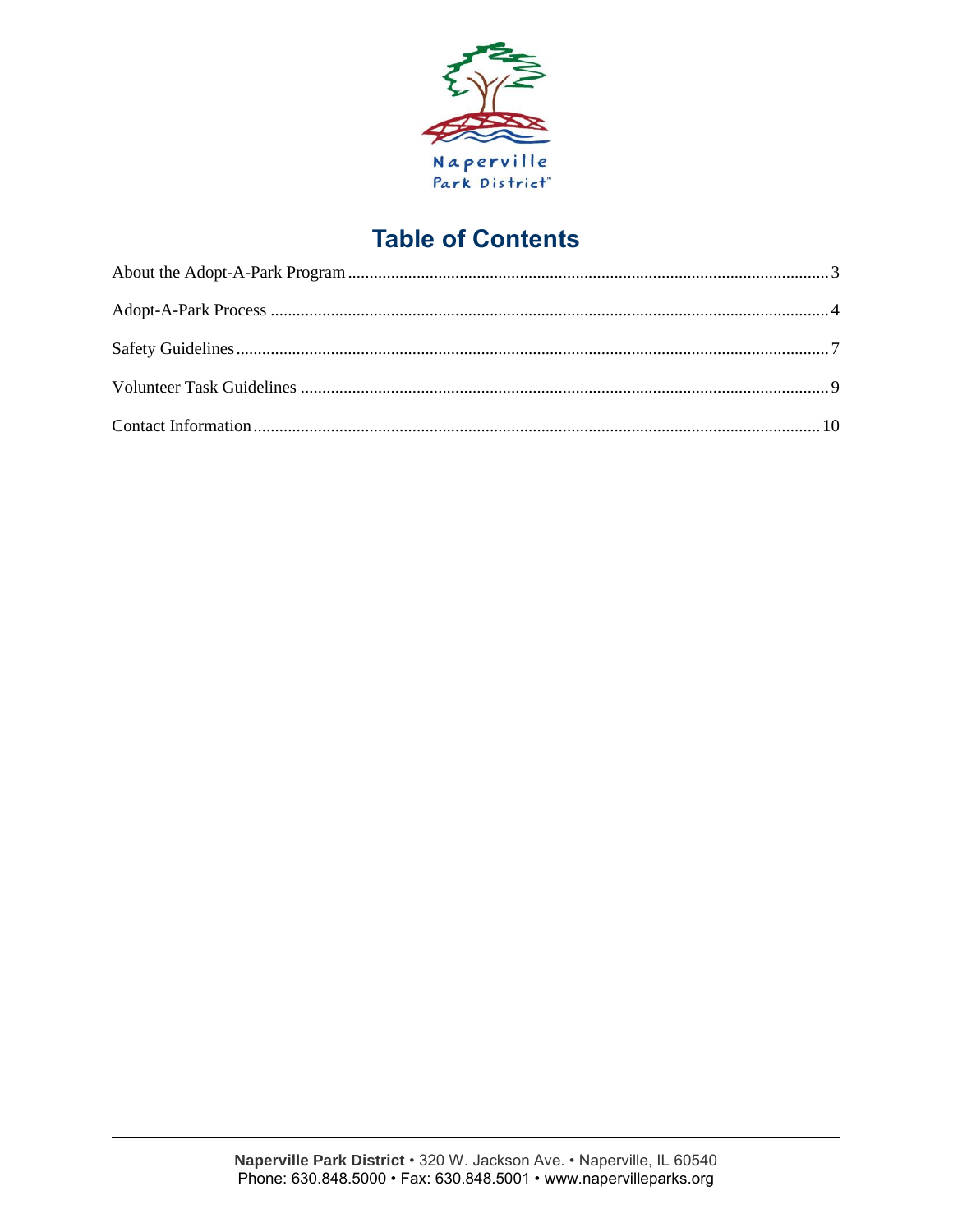

# <span id="page-2-0"></span>**About the Adopt-A-Park Program**

# **Our Mission**

**Adopt-A-Park:** To involve members of the Naperville community and beyond in the ongoing maintenance of Naperville's parks by volunteering of their time to help keep the parks attractive and safe.

# **What is Adopt-A-Park?**

Adopt-A-Park is a program developed by the Naperville Park District that recruits and trains residents and business community members who wish to assist in the general care and maintenance of parks and park amenities by selecting a specific location to care for.

### **Who Volunteers?**

Our programs support all people interested in improving the quality and safety the local parks of Naperville. Some examples of volunteers include:

- Individuals Senior citizens Schools
- Families Youth groups Neighborhood associations
- Businesses Church groups Scouts/Troops

# **What You Can Adopt**

You can adopt the entire park or a particular area in the park including:

- Sports Fields Playgrounds
- Courts Flower beds
- Trails  **Trees and shrubs**

# **What Volunteers Do**

- Pick up litter Clean up shrub beds
- Remove weeds Remove light graffiti
- Rake mulch Sweep pathways and courts
- Rake leaves
- Report park hazards
- Clean sand in playgrounds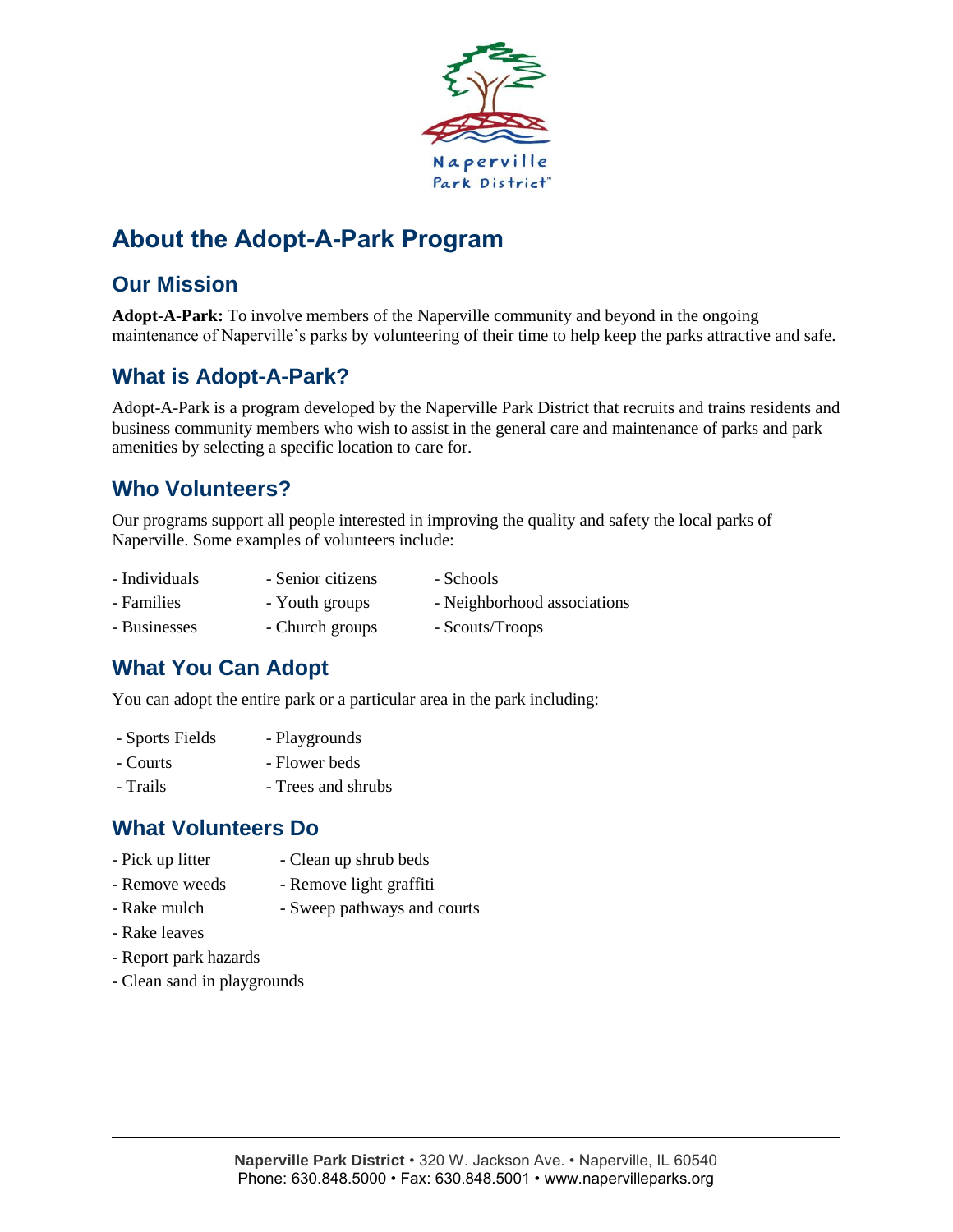

# <span id="page-3-0"></span>**Adopt-A-Park Process**

# **Commitment Requirements**

The Naperville Park District asks all volunteers to commit to one year of service to the adopted park, scheduling at least 6 work days per year.

#### **Initial Process**

- A group leader or individual must complete, sign and return the Adoption Application and Agreement forms. All members of the volunteer group must sign and return the Volunteer Service Waiver/Adult or Volunteer Service Waiver/Minor depending on the age of group members. Minors are required to have a parent or guardian signature as well.
- The Adopt-A-Park staff will first review your application and forms then contact you about your request.

# **Orientation**

- Once the adoption is approved, the program staff will meet with the group leader and members to review basic tasks of park maintenance and provide the group leader with a kit of supplies for the season.
- Volunteers are required to read, understand and follow the Safety Guidelines in the handbook. Volunteers also are expected to follow all park and trail rules.

# **Volunteer Tasks**

General Tasks vs. Approval Tasks

- General Tasks can be done at your adopted park on a regular basis and do not require prior approval or supervision from the Naperville Park District staff, nor do they require any special tools. Tasks include:
	- Litter pick up
	- Sweeping
	- Weeding
	- Light cleaning of graffiti
	- Reporting of any park hazards
- Approval Tasks require pre-approval and/or supervision from the Naperville Park District staff, as well as special training or tools that volunteers are not regularly supplied with. Examples of these tasks include:
	- Painting of graffiti, park fixtures, etc.
	- Planting projects or removal
	- Major weed removal or pruning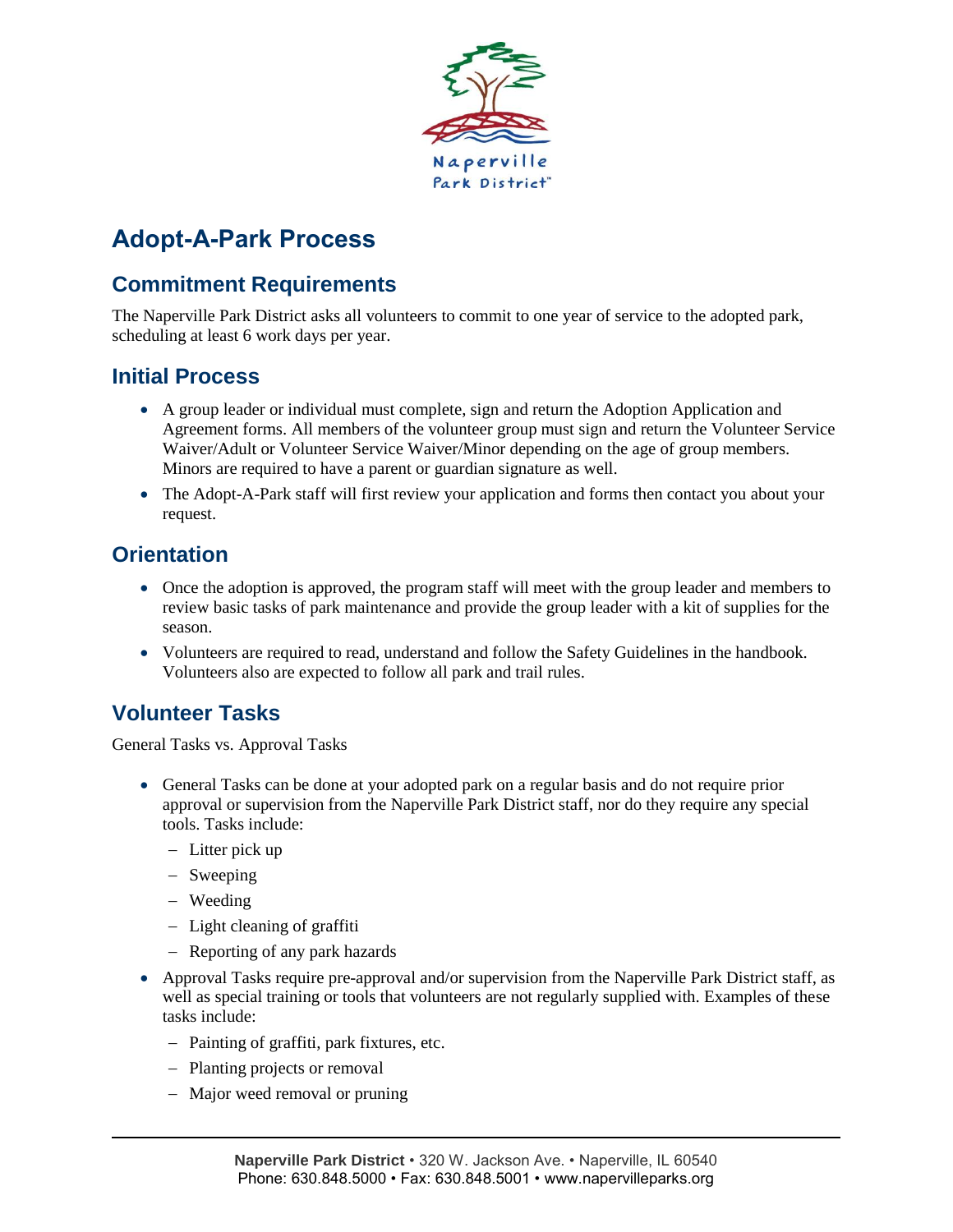

- If you are interested in completing one of these special tasks at your adopted location, please complete the Special Tasks Request form and Supply Request form if you will require any special tools or supplies and return it to staff. Please allow three weeks for the Special Tasks approval process.
- At times, park staff may have tasks that they wish to have completed in their park in addition to special projects. You may be contacted and given the opportunity to help with those projects.

# **Tracking Hours**

- Volunteers are asked to track the hours they spend working on their adopted location. They should report these hours to staff by completing the Volunteer Hours Tracking form and submitting it by June 15 and November 15 each year. Program staff will track these hours. Tracking helps support the program by:
	- Justifying the need for more tools and supplies when submitting annual budgets
	- Tracking the growth or decline of the program
	- Assisting staff in providing volunteers with awards and recognition

#### **Adding or removing members of your volunteer group**

- Any new members of your volunteer group are required to sign and submit the Volunteer Service Waiver/Adult or Minor form, depending on their age, before they are allowed to perform any task in the park.
- Group leaders are responsible for training any new member of the group following the Naperville Park District orientation session and are responsible to ensure that members follow all guidelines.
- Group leaders need to inform program staff of any group members that join or leave the volunteer group by completing the Member Change form and submitting it to staff.

# **Supplies**

- Program staff will provide a kit of tools and supplies to assist you in your tasks. The following tools and supplies are available on a limited basis and must be scheduled in advance from NPD.
	- Bags and gloves
	- Litter sticks
	- Basic gardening tools-rakes, brooms, shovels
	- Light graffiti removal supplies
- All tools, except bags and gloves, must be checked out. Bags and gloves may be picked up at any time. If you require tools for your general tasks, please complete the Supply Request form and submit it to staff. Please allow two weeks for processing and delivery or availability of these tools. For approval tasks, please submit the Supply Request form along with your request form.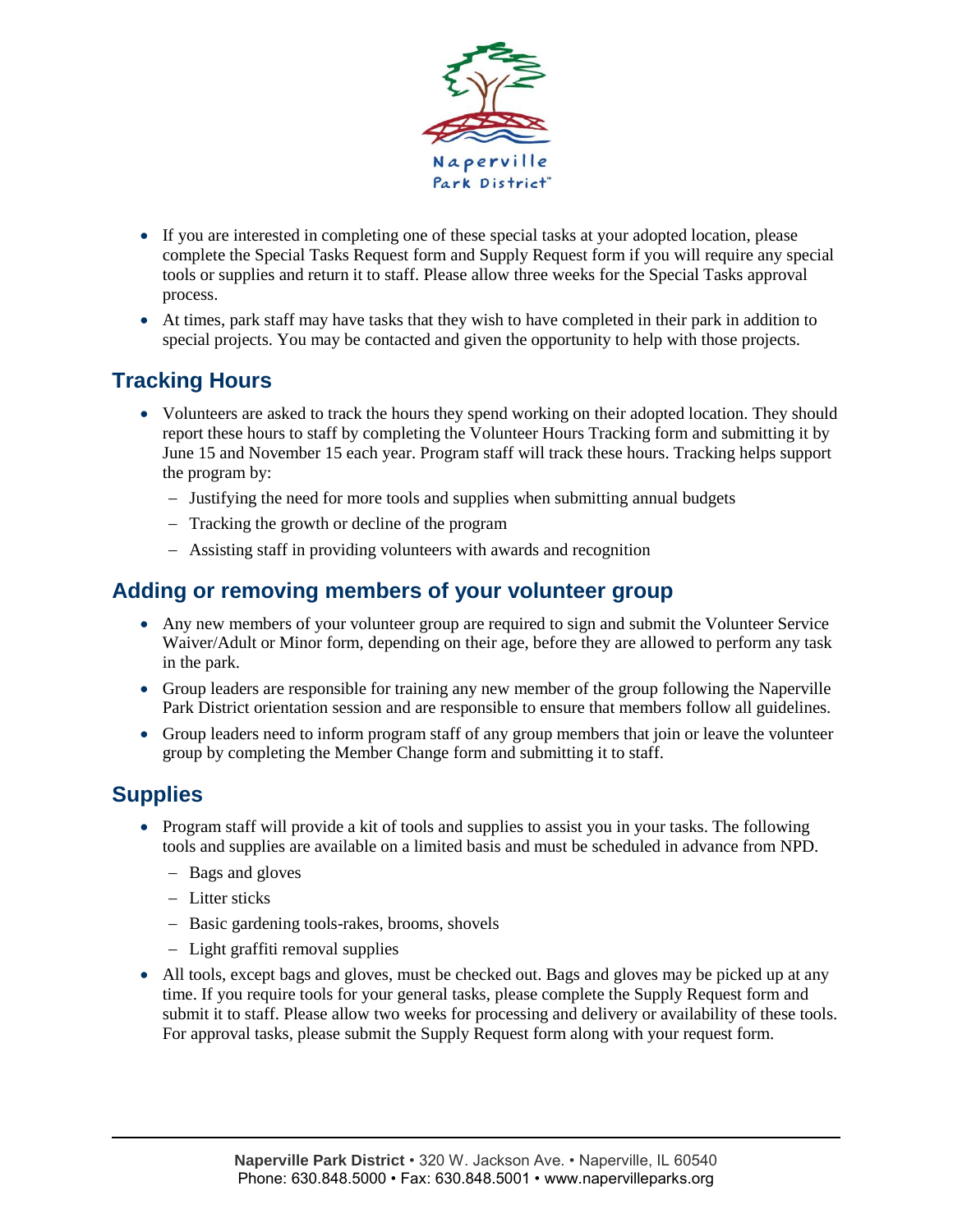

# **Recognition**

The Naperville Park District values all volunteers and will recognize those who have adopted a park. Recognition includes the following:

- An official Certificate of Adoption
- An invitation to the annual Volunteer Celebration
- Listing on [www.napervilleparks.org](http://www.napervilleparks.org/)

# **Retirement**

 When an individual or group is not able to continue their volunteer efforts in their adopted park or trail, we ask that they please submit a letter of resignation to the Adopt-A-Park program staff.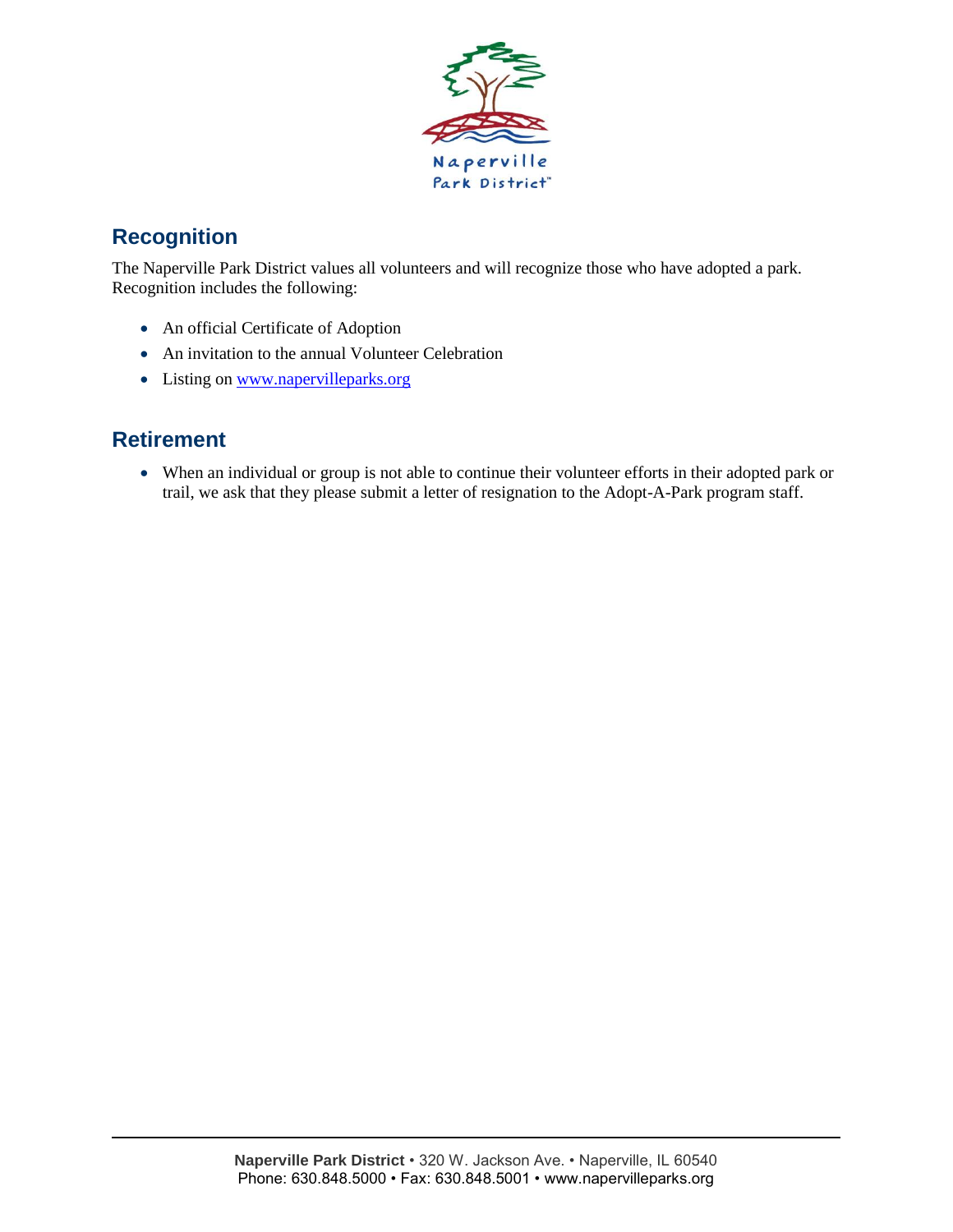

# <span id="page-6-0"></span>**Safety Guidelines**

All volunteers of the Naperville Park District's Adopt-A-Park program are required to adhere to the following guidelines while performing tasks in any park:

#### **Do's**

- Wear gloves at all times.
- Lift all objects with your legs, not your back.
- Tie all bags tightly before placing in trash cans.
- Handle sharp objects with care (adults only).
- Work with partners when possible.
- Carry a first aid kit.
- Protect yourself and body by wearing sunscreen and a hat or glasses.
- Take breaks, drink plenty of fluids and dress appropriately.
- Wear light or bright colored clothing so others are able to see you.
- Wear hard soled shoes appropriate for the job.
- Work during normal park hours.
- Follow all safety guidelines.
- Have at least one adult per five minors.
- Only perform activities you have been trained and approved to complete.
- Protect yourself from stinging insects, stay away from bees' nests or other animal/insect infestations you are not trained to handle.
- Be aware and cautious of any poisonous plants such as poison ivy.
- Contact the Parks Department at 630-848-5000 immediately if you see any safety hazard such as a broken swing or slide.
- Contact the Park Police Department at 630-848-5000 with any safety concerns that require dispatch to the area such as vandalism or illegal activity.

# **Don'ts**

- Don't bring small children or pets along unless they are closely supervised.
- Don't pick up dead animals.
- Don't pick up materials that may be hazardous (needles, makeshift bombs or drug paraphernalia). Please contact 630-848-5000 if you encounter any of these objects.
- Don't allow children to handle sharp objects.
- Don't stomp on bags as there may be broken glass or sharp objects inside that may injure you or others.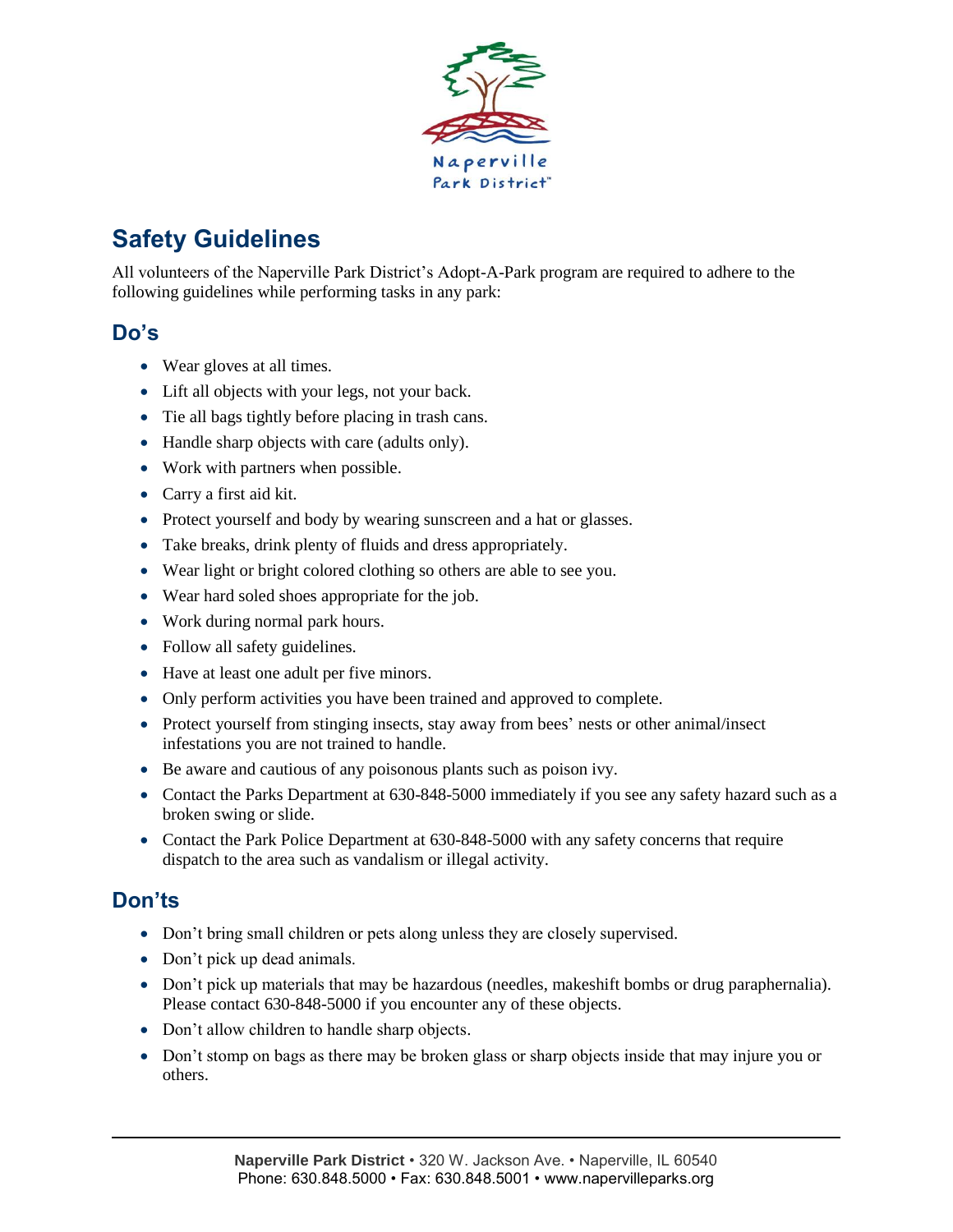

- Don't enter the river environment including creek banks and creek areas, when volunteering in trail areas.
- Don't overexert yourself.

#### **In case of an emergency please dial 911; do not wait to call program staff.**

### **Teachers and Group Leaders**

- Students must be supervised at all times.
- Be sure students are fully aware and capable of abiding by rules and guidelines of the program.
- Report any safety hazards to staff.
- Use any additional safety precautions you believe to be necessary.

#### **Students and Minors**

- Stay in sight of your teacher or supervisor.
- Work with a partner.
- Do not pick up trash near the street or curbs.
- Do not pick up any sharp objects (broken glass).
- Report any safety issues to your teacher or supervisor.
- If park staff is present, use caution when working around them. Do not run in front of them or get too close when they are operating machinery.
- Wash your hands when you are done working.
- Do not run or throw objects and be sure to follow all rules of the park.
- Do not break sprinkler heads in the grass, do not write on walls and do not destroy park equipment or amenities. These are crimes.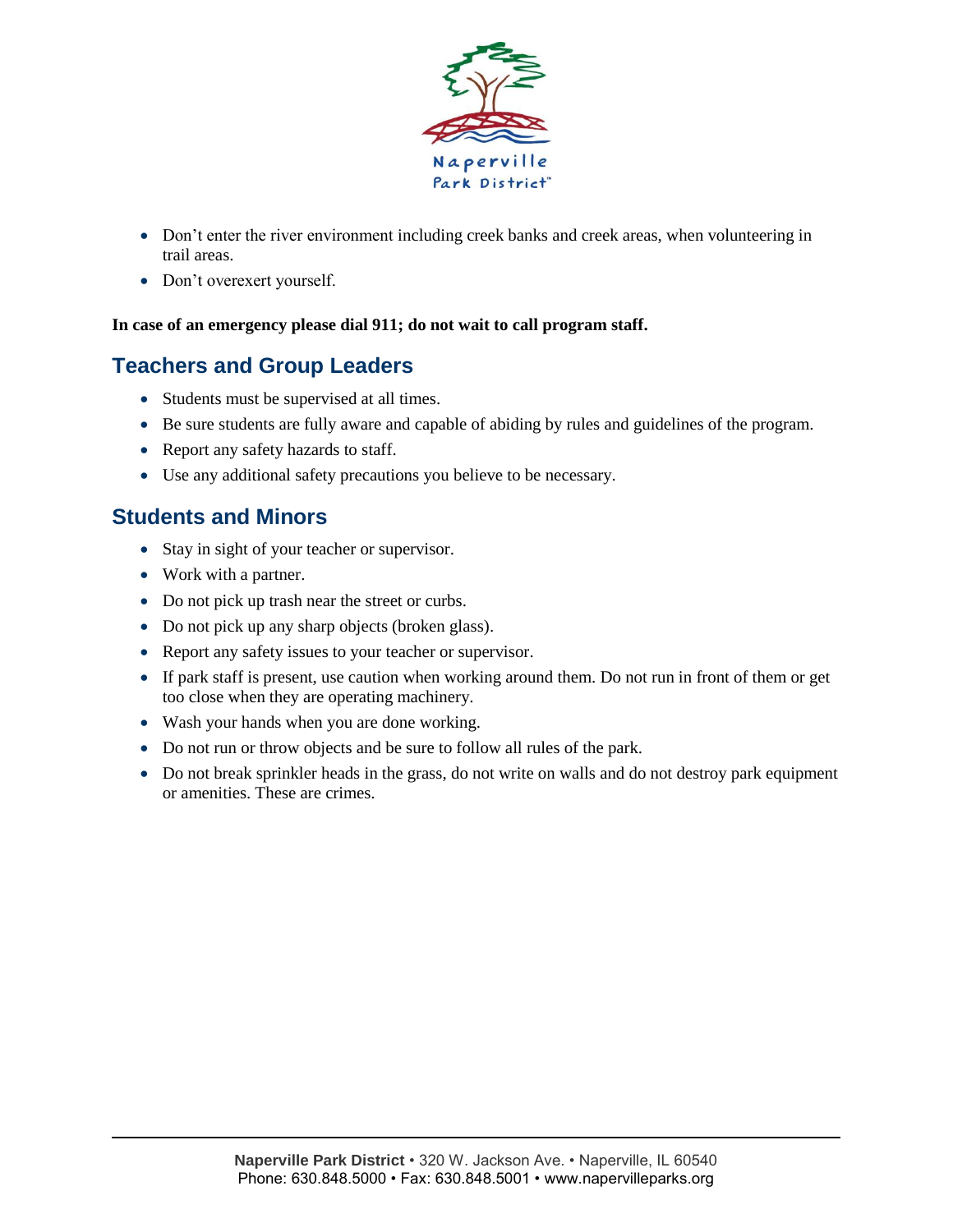

# <span id="page-8-0"></span>**Volunteer Task Guidelines**

# **Litter Removal**

- Wear gloves at all times.
- Work during regular park hours.
- Do not work during hazardous weather conditions (rain, storms, high wind).
- Do not overexert yourself. If you begin feeling tired, take a break.
- Tie bags tightly prior to disposal.
- Do not dispose of hazardous material. Please call 630-848-5000 if you encounter any of these objects.
- Do not stomp on trash bags.
- Recycle whenever possible. We have separate containers at each park for recyclable items.
- In the event that the trash cans are full, place your filled bags next to the can and notify the Parks Department at 630-848-5000 that there is additional trash ready for pick up.

# **Weed Removal**

- Wear appropriate gloves at all times.
- Protect yourself by wearing the proper clothing (long pants, shirts, appropriate shoes, glasses, etc.).
- Do not use power equipment.
- Do not use chemicals
- Do not work in dangerous weather conditions (rain, storms, high wind)
- Do not overexert yourself. If you begin feeling tired, take a break.
- Tie bags tightly prior to disposal.
- Children should not use weeding tools. All volunteers must be at least 12 years of age.
- Use caution when working with thorny weeds and be aware of any poisonous plants in the area.
- Do not bag weed clippings; these can be placed into separate bags to be recycled.
- Do not weed on pathways or curbs, and do not block any trails or paths.
- Be cautious and courteous to park and trail patrons.
- Wear bright colored clothing or a vest to ensure others see you.

### **Graffiti Removals**

 Let the Naperville Park District know if you see any major graffiti as we have industrial chemicals and supplies to safely remove it.